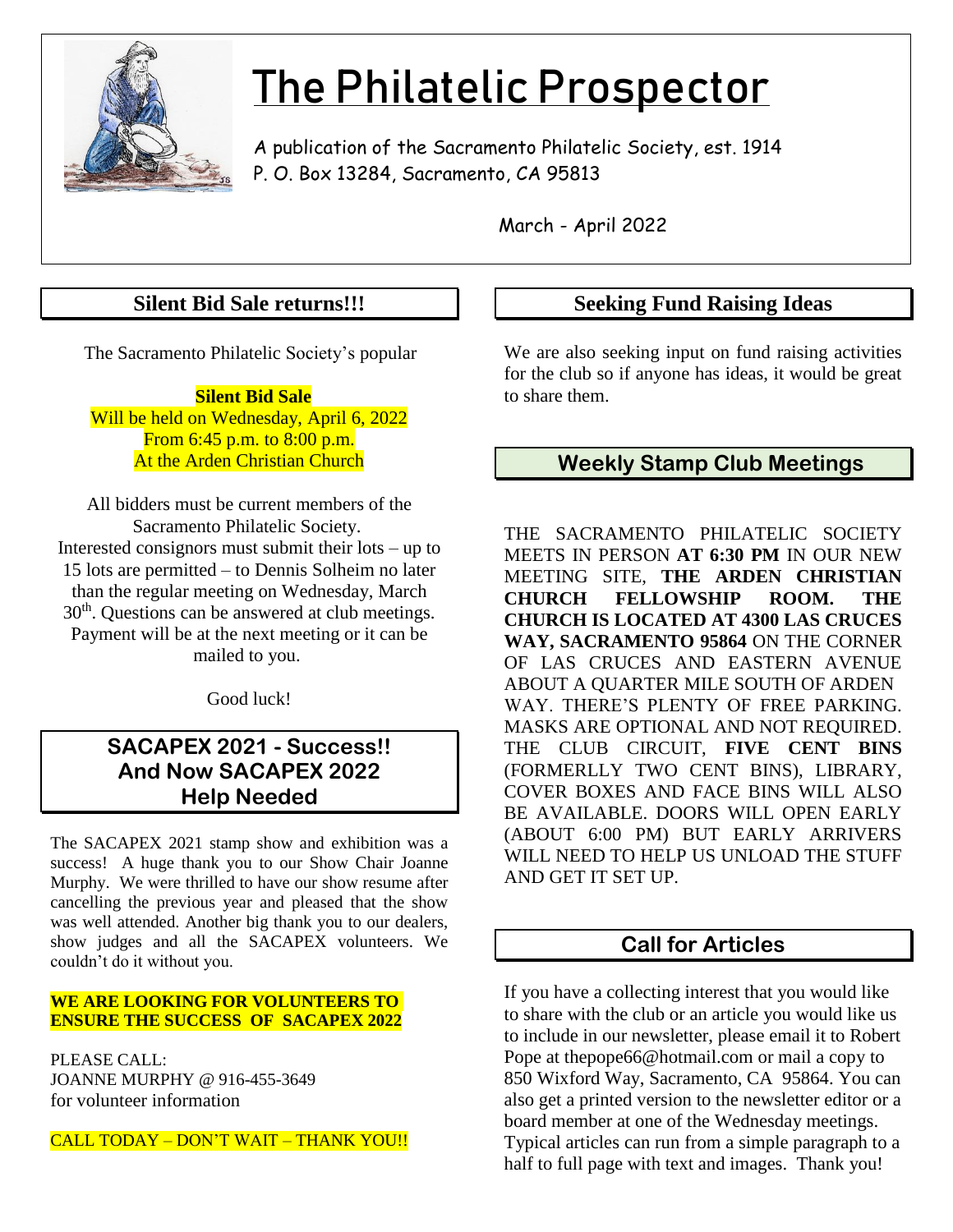## **Local Stamp Dealer Here To Help**

Ed Dimmick is still diligently working at his stamp shop three days a week, Tuesday through Thursday. His hours are normally 10am to 5pm, and he's eager to welcome visitors. The address is 4020 El Camino Ave, Suite D-4, Sacramento 95821 (about a half mile east of Watt Avenue). To get into Ed's shop, go inside the building, and then #D4 will be at the back. Ed's phone number is (916) 571-5884. So come visit Ed, and see what he currently has to offer.

## **Upcoming Stamp Shows 2022**

- WESTPEX Burlingame April 22-24
- Greater Reno Stamp and Cover Show Reno, NV July 23-24
- APS's Great American Stamp Show Sacramento August 25-28

## **Stamps Needed For 5 Cent Boxes**

The club continues to make our five cent donation stamps available for members to take stamps home, and then return them when done, on the Honor System. If you have stamps that you would like to donate, please let us know. You can drop off donation stamps at Ed Dimmick's shop Ed Dimmick's shop (4020 El Camino Ave, #D4 Tuesday-Thursday), or leave them with either Ernie (he's in the Tahoe Park neighborhood – (susanteays@gmail.com) or Joanne (she's in the East Sacramento area - joannebe@pacbell.net). We have volunteers who are willing to soak stamps, so it's OK if your donation stamps are still on the envelope paper. If you have stamps to donate that are still mounted/hinged to pages, we also have volunteers who can strip them off for you. Any and all undamaged stamps are appreciated. Now's the time to clean out those closets, cupboards and drawers!

#### **Membership 2022 Reminder**

The board extended a free year to the end of 2021 for those who had paid their 2020 dues. But now that activities have reopened in 2022, you will need to renew membership.

#### **\*Renewal notices have been sent for your 2022 membership\***

#### **Membership Report March 9, 2022**

- 166 members for 2022 (15 since last report)
- 156 members have renewed (13 since) last report)
- 3 are lost souls and have renewed for 2022 (1 since last report)
- 7 new members for 2022 (1 since last report)
- 66 members have yet to renew. Unfortunately 4 of these members have passed on.

## **SPS on the World Wide Web**

Our thanks to **Brian Freeman** who maintains our fantastic Society website! Haven't seen it recently? It's at *sacramentostampclub.org.* Take a look!

## **SPS Calendar**

#### **Regular meetings are held Every Wednesday evening from 6:30 to 8:30 p.m**. **4300 Las Cruces Way Sacramento 95864**

| Mar | 2         | In person club meeting                      |  |  |
|-----|-----------|---------------------------------------------|--|--|
|     | 9         | Regular plus <b>BOD</b> meeting (8:45)      |  |  |
|     | 16        | In person club meeting                      |  |  |
|     | 23        | In person club meeting                      |  |  |
|     | 30        | In person club meeting                      |  |  |
| Apr | 6         | <b>Silent Bid Sale</b>                      |  |  |
|     | 13        | Regular plus <b>BOD</b> meeting (8:45)      |  |  |
|     | 20        | In person club meeting                      |  |  |
|     | $22 - 24$ | <b>WESTPEX</b>                              |  |  |
|     | 27        | In person club meeting                      |  |  |
| May | 4         | In person club meeting                      |  |  |
|     | 11        | Regular plus <b>BOD</b> meeting (8:45)      |  |  |
|     | 18        | In person club meeting                      |  |  |
|     | 25        | of<br>officers<br>election<br>Annual<br>and |  |  |

**directors**. In person club meeting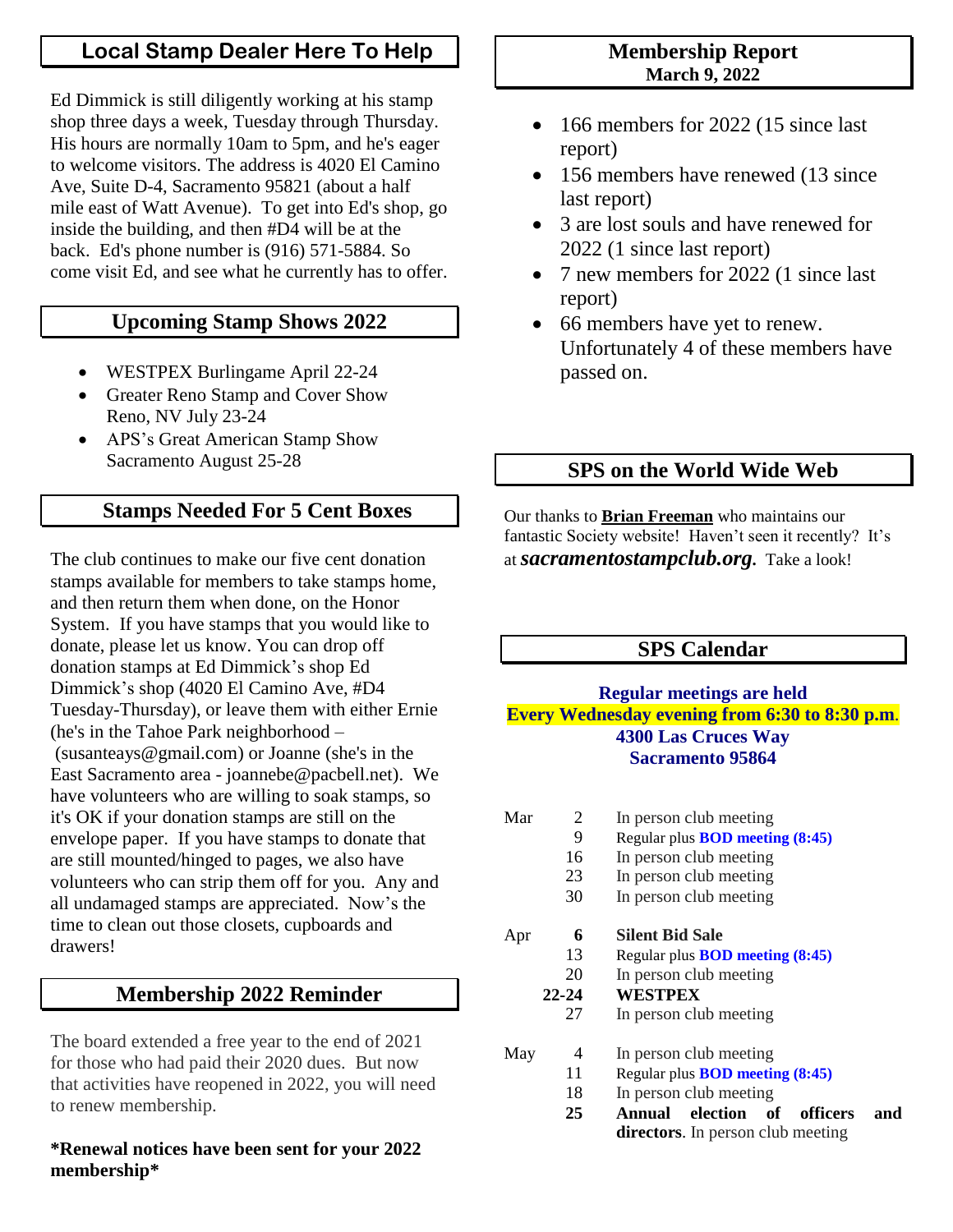We normally have our Club Circuit and 5-cent boxes available for your shopping pleasure at each meeting. There are also members who enjoy just talking about their collections or helping you with yours. You might even find a member with a similar interest and you can initiate a stamp swap. Come see us…it's a lot of fun. "Shoe Boxes" of  $5¢$  stamps can also be taken home to search through during the week.

#### **Current USPS Rates**

First-Class/Forever Mail Letter (1 oz.) 58-cents Each additional oz. 20 cents Metered Mail 1 oz. 51-cents Postcard (max.  $4-1/2$ "  $\times$  6") 40-cents Oversized Post Card 58-cents Large Flat Envelopes (1 oz.) \$1.00 Each additional oz. 20-cents Square, oversized or unusual envelopes 78-cents Certified Mail \$3.50 Int'l First Class Letter \$1.20 Int'l First Class Postcard \$1.30 Priority Mail Envelope \$7.95 Priority Mail Padded \$8.55 Priority Mail Small Flat Rate \$8.45 Priority Mail Medium Flat Rate \$15.50 Priority Mail Large Flat Rate \$21.90

#### **Organizational Structure**

Since November 1961, the Sacramento Philatelic Society (SPS) has been incorporated as a 501 (c) 7 "social" organization. We are giving consideration to reorganizing as a non-profit and tax-deductible 501 (c) 3 organization. We would value knowing if you're an attorney, a CPA, and/or have had recent experience setting up a successful 501 (c) 3.

#### **Looking for a Couple of Board Members**

Sacramento Philatelic Society is looking for a couple of Board Members. No, we don't have missing Board Members, but we'd like to find a couple of new Board Members. It's a fun job and it helps your club…"

#### **Officers & Board of Directors**

**President** Ernie Teays **Vice President** Gil Miller

**Secretary** Stephen Drew  **Treasurer** John Pavalasky

#### **Board of Directors**

| <b>Beverly Harris</b>   | (thru $5/2022$ )         |
|-------------------------|--------------------------|
| <b>Ernie Teays</b>      | (thru $5/2022$ )         |
| Katherine Pavalasky     | (thru $5/2023$ )         |
| Brian Freeman           | (thru $5/2023$ )         |
| Joanne Berkowitz Murphy | (thru $5/2024$ ) (Chair) |
| Joan Clazie             | (thru $5/2024$ )         |

#### **Committee Chairs**

 Club Circuit Managers John & Katie Pavalasky SPS Fund Raising Katie Pavalasky SACAPEX Vacant Entertainment Ernie Teays & Reception Junior Members **Vacant**  Club Librarian Joan Clazie Membership Debbie Jean Hopkins Nominating Vacant

Poetzl Scholarship Gil Miller Programs Ed Dimmick Publications Editor Robert Pope Website Brian Freeman

#### **Storage**

We have lost the free space to store the nearly 100 stand-up frames we use every year for exhibits at SACAPEX. We're currently renting a commercial 10 x 15-foot ground-floor space for \$229 per month in Sacramento! Would you let us know if you have any secure storage space or know where some might be available? The Board would also consider funding a small Tuff Shed-type structure if a site could be made available for five to 10 years. (Access to the storage area is a few times each year for our fundraising supplies, show tables, bins of stamps, etc.